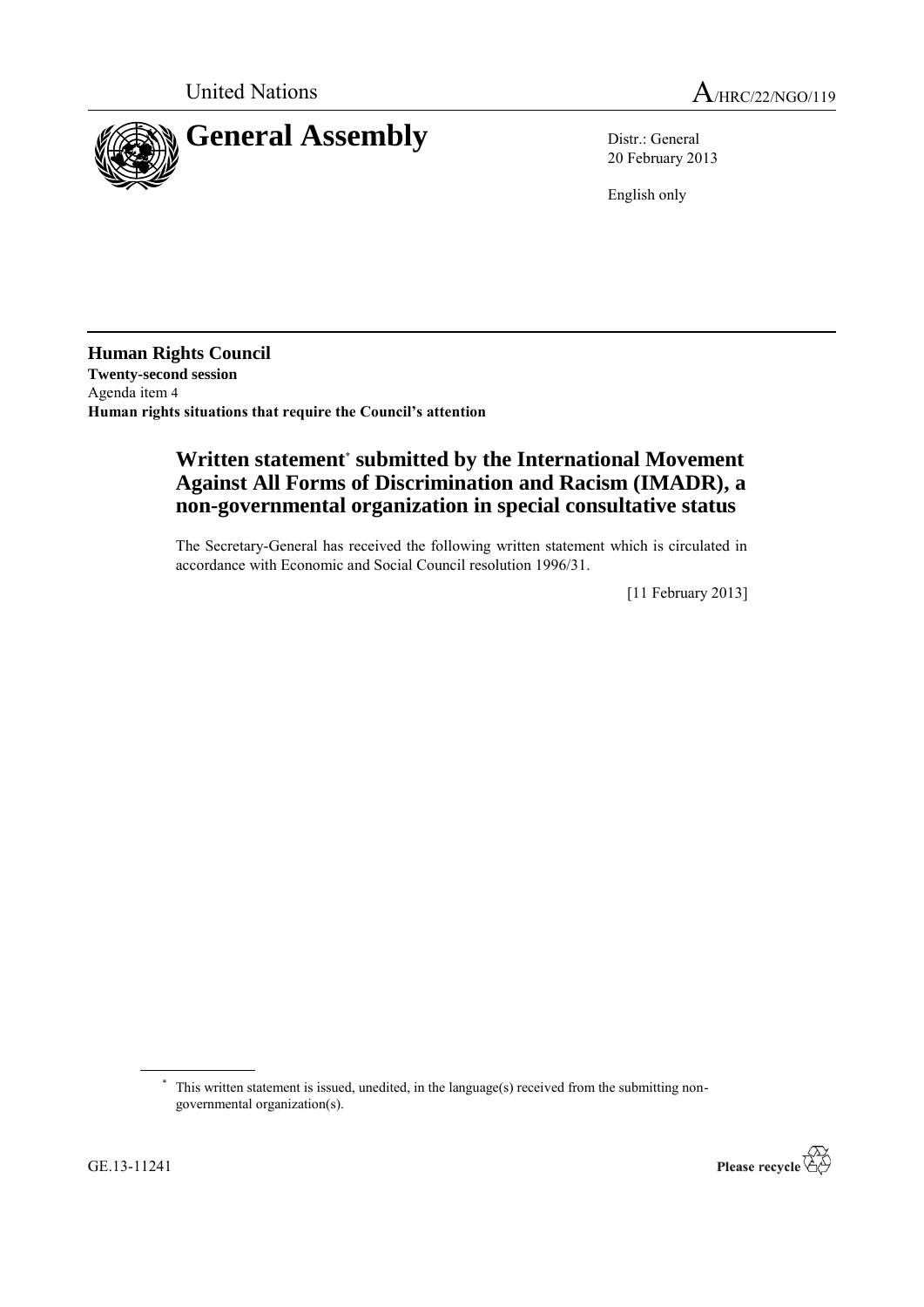## **Independence of judiciary in Sri Lanka**

## **Attacks and interference regarding independence of judges and lawyers in Sri Lanka**<sup>1</sup>

Today, lawyers and judges in Sri Lanka are subject to systematic political and physical attacks.<sup>2</sup> The independence of the judiciary is widely recognized as a safeguard with respect to the protection of human rights and the rule of law, and serves as an essential check on the other branches of the State. As such, these attacks, and the coercive climate they engender, constitute a significant threat to the independence of the Sri Lankan judicial system, the maintenance of the rule of law, and the protection and promotion of human rights.

## **Sri Lanka's legal obligations**

Sri Lanka, as a State Party to the International Covenant on Civil and Political Rights, is bound to provide a "competent, independent and impartial tribunal [or court] established by law<sup>3</sup> - "an absolute right that is not subject to any exception".<sup>4</sup> The Human Rights Council has emphasized that the integrity of the judicial system, namely the independence and impartiality of the judiciary, are essential prerequisites for the protection of human rights and the non-discriminatory administration of justice.<sup>5</sup> Under international human rights law, the Government has a duty to not only guarantee the "independence of the judiciary from political interference by the executive branch and legislature",<sup>6</sup> but to take special measures secured by law, including "security and physical protection,"<sup>7</sup> to protect members of the legal system from conflicts of interest and intimidation,<sup>8</sup>

## **Attacks against the judiciary**

The judiciary in Sri Lanka is currently subject to widespread interference, including, but not limited to: written and verbal threats, bribery, unjustified transfers, and violence. The Asian

<sup>1</sup> The Human Rights Centre Clinic at the University of Essex undertook research and analysis in preparation of this submission.

<sup>&</sup>lt;sup>2</sup> 'UN independent expert concerned over reports of intimidation of judges in Sri Lanka' (UN News Centre, 31 December 2012) <[http://www.un.org/apps/news/story.asp?NewsID=43859#.URBiRULF\\_ww](http://www.un.org/apps/news/story.asp?NewsID=43859#.URBiRULF_ww)> accessed 28 January 2013. See also: *Authority without accountability: The crisis of impunity in Sri Lanka*

<sup>(</sup>International Commission of Jurists, 2012).

<sup>&</sup>lt;sup>3</sup> Article 14, *ICCPR*, entered into force 23 March 1976 and Sri Lanka acceded on 11 June 1980.

<sup>4</sup> *HR Committee General Comment 23*, CCPR/C/GC/32, 23 August 2007, par. 19.

<sup>5</sup> Human Rights Council resolution, "*Integrity of the judicial system*", A/HRC/RES/19/31, 18 April 2012; see also UN Human Rights Council resolution 17/2 of 16 June 2011; *Report of the Human Rights Council on its Tenth Session* A/HRC/10/29, 20 April 2009. See also: Principle 2, *UN Basic Principle on the Independence of the Judiciary*, adopted by the Seventh UN Congress on the Prevention of Crime and the Treatment of Offenders held at Milan from 26 August to 6 September 1985; Principle 4, *UN Guidelines on the Role of Prosecutors*, adopted by the Eighth UN Congress on the Prevention of Crime and the Treatment of Offenders held at Havana from 27 August to 7 September 1990.

<sup>6</sup> HR Committee General Comment *23*, CCPR/C/GC/32, 23 August 2007, par. 19.

<sup>7</sup> Statement 40, *Beijing Statement of Principles of the Independence of the Judiciary in the LAWASIA Region*, adopted by the Sixth Conference of the Chief Justices of Asia and the Pacific held in Beijing on 19 August 1995.

<sup>&</sup>lt;sup>8</sup> Ibid. See also: Principle 11, UN Basic Principles on the Independence of the Judiciary.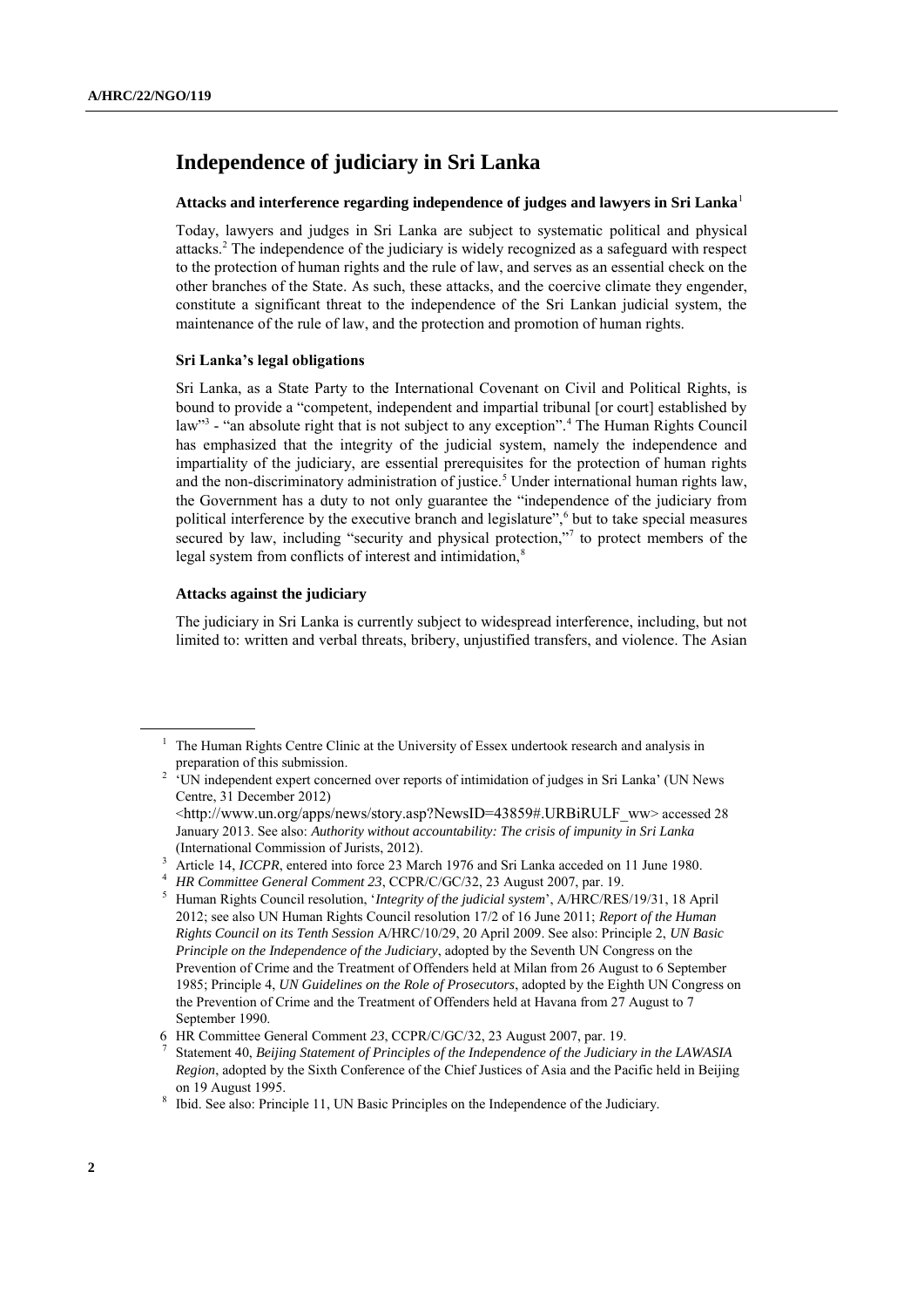Human Rights Commission reports that high-ranking officials, including President Rajapaksa, may be responsible for some of these activities.<sup>9</sup>

Contemporary instability in Sri Lanka is illustrated by the events surrounding the impeachment of the Chief Justice, discussed below. In 2012, Parliament began proceedings to impeach the Chief Justice. This process was opposed by the Supreme Court and ruled unconstitutional. <sup>10</sup> During and after these proceedings attacks against lawyers and members of the judiciary, particularly those seen as opponents to the Government or tied to the Chief Justice's defence efforts, "dramatically increased"<sup>11</sup> and turned violent, escalating to physical assaults and attempted assassinations.<sup>12</sup>

The International Commission of Jurists notes that this interference has eroded accountability and the rule of law and caused a "constitutional crisis of unprecedented dimensions".<sup>13</sup> The situation in Sri Lanka may be illustrated by reference to a number of contemporary case studies.

#### **Attack on the Magistrate's Court of Mannar and threats to the magistrate**

On 17 July 2012, a day after the Magistrate of Mannar made an order regarding a dispute between Tamil and Muslim fishermen, Government Minister, Rishard Badhiudeen, telephoned the Magistrate and demanded that the he reverse the order, accusing the Magistrate of "working against the Muslims".<sup>14</sup> According to an interview with the Asian Tribune, the Minister threatened that "Mannar town would burn"<sup>15</sup> and that the Magistrate would "face severe consequences";<sup>16</sup> allegations denied by the Minister. On 18 July 2012, after another failed attempt to persuade the Magistrate to change his decision, the Minister met with the Secretary of the Judicial Services Commission and demanded the Magistrate be transferred, $17$  prompting the Magistrate to file a complaint with the Judicial Service Commission.<sup>18</sup> The Magistrate Court and High Court of Mannar were subsequently attacked by a mob, purportedly instigated by the Minister, which threw stones and set

<sup>9</sup> "Judicial independence in a coffin" (Asian Human Rights Commission, 8 October 2012)  $\leq$ http://www.humanrights.asia/news/ahrc-news/AHRC-STM-194-2012> accessed 28 January 2013.

<sup>&</sup>lt;sup>10</sup> 'Sri Lanka: The Supreme Court requests the PSC to withhold the impeachment inquiry' (Asian Human Rights Commission, 23 November 2012) [<http://www.humanrights.asia/news/ahrc](http://www.humanrights.asia/news/ahrc-news/AHRC-STM-239-2012)[news/AHRC-STM-239-2012>](http://www.humanrights.asia/news/ahrc-news/AHRC-STM-239-2012) accessed 28 January 2013.

<sup>&</sup>lt;sup>11</sup> 'UN independent expert concerned over reports of intimidation of judges in Sri Lanka' (UN News Centre, 31 December 2012) [<http://www.un.org/apps/news/story.asp?NewsID=43859#.](http://www.un.org/apps/news/story.asp?NewsID=43859#.URBiRULF_ww) URBIRULF\_ww> accessed 28 January 2013.

<sup>&</sup>lt;sup>12</sup> See examples below

<sup>&</sup>lt;sup>13</sup> ICJ condemns impeachment of Sri Lanka's Chief Justice' (ICJ, 11 January 2013) [<http://www.icj.org/icj-condemns-impeachment-of-sri-lankas-chief-justice/>](http://www.icj.org/icj-condemns-impeachment-of-sri-lankas-chief-justice/) accessed 28 January 2013.

<sup>&</sup>lt;sup>14</sup> Hemantha Warnaulasuriva, 'How a cabinet Minister threatened a Magistrate cum Additional District Judge" (23 July 2012) <[http://dbsjeyaraj.com/dbsj/archives/8427>](http://dbsjeyaraj.com/dbsj/archives/8427) accessed 4 February 2013.

<sup>&</sup>lt;sup>15</sup> 'Goons behind attacks on Tamil settlement and the Judge in Mannar' (Asian Tribune, 20 July 2012) [<http://asiantribune.com/news/2012/07/19/goons-behind-attacks-tamil-settlement-and-judge-mannar>](http://asiantribune.com/news/2012/07/19/goons-behind-attacks-tamil-settlement-and-judge-mannar) accessed 4 February 2013.

 $\frac{16}{17}$  Ibid.

<sup>17</sup> S.S. Selvanayagam, "Court of Appeal rules out preliminary objections in Badiudeen case, fixes trial for 13 February' (Daily FT, 6 September 2012) <[http://www.ft.lk/2012/09/06/court-of-appeal-rules](http://www.ft.lk/2012/09/06/court-of-appeal-rules-out-preliminary-objections-in-badiudeen-case-fixes-trial-for-13-february/)[out-preliminary-objections-in-badiudeen-case-fixes-trial-for-13-february/>](http://www.ft.lk/2012/09/06/court-of-appeal-rules-out-preliminary-objections-in-badiudeen-case-fixes-trial-for-13-february/) accessed 4 February 2013.

<sup>&</sup>lt;sup>18</sup> Arthur Wamanan and Sandun Jayawardana, 'Mannar incident puts Rishad in hot water' (The Nation, 22 July 2012) [<http://www.nation.lk/edition/news-online/item/8571-mannar-incident-puts-rishad-in](http://www.nation.lk/edition/news-online/item/8571-mannar-incident-puts-rishad-in-hot-water.html)[hot-water.html>](http://www.nation.lk/edition/news-online/item/8571-mannar-incident-puts-rishad-in-hot-water.html) accessed 4 February 2013.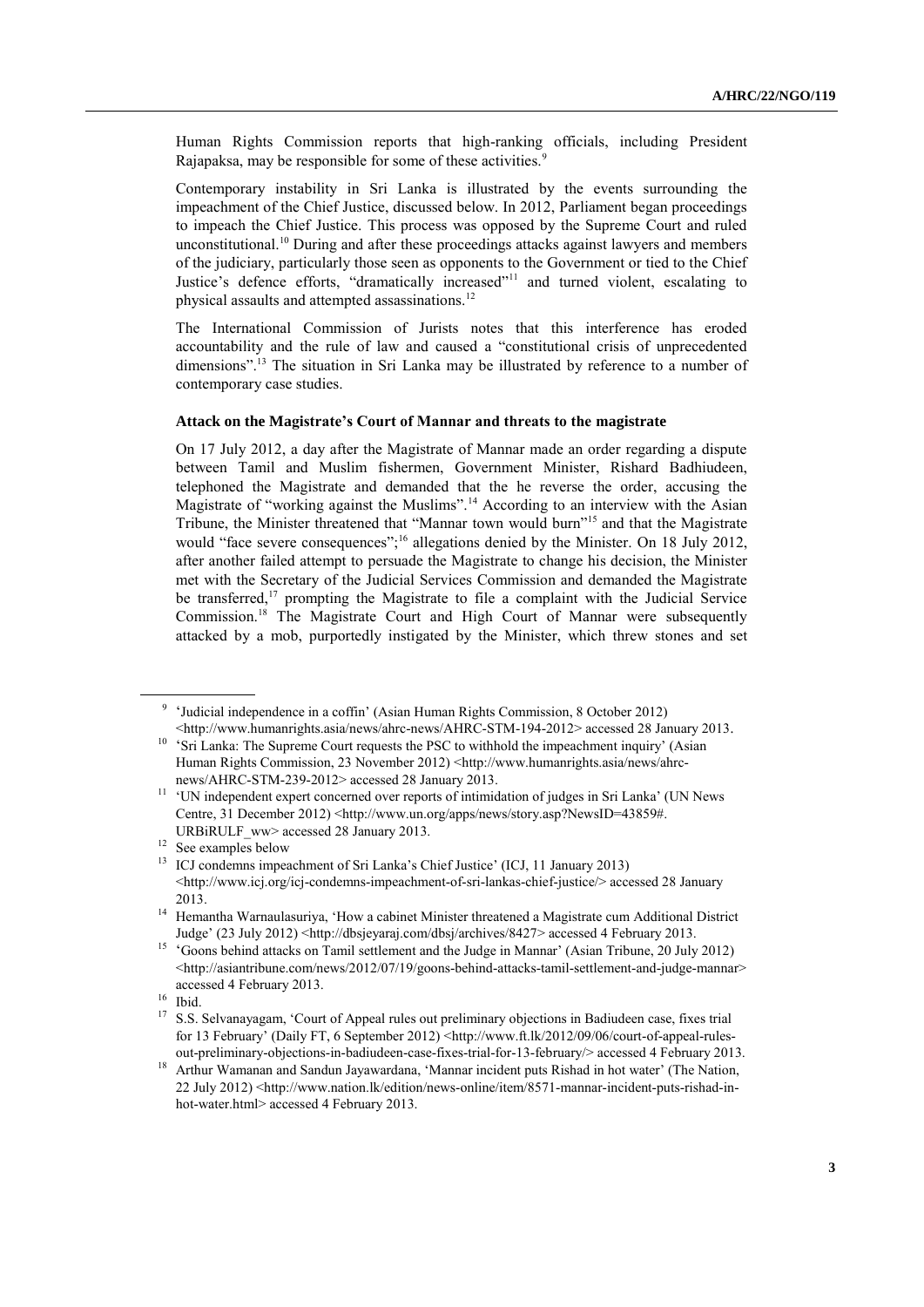fires, <sup>19</sup> while State media labeled the Magistrate a Liberation Tigers of Tamil Eelam (LTTE) sympathizer.<sup>20</sup> Mr. Badhiudeen has denied the allegations against him<sup>21</sup> and his case for contempt of court is still pending.

## **Attack on the Secretary of the judicial service commission**

After the Judicial Services Commission was subjected to threats, intimidation and a vilifying public campaign run by State-controlled media,<sup>22</sup> the Commission's Secretary, Manjula Tillekaratne, issued a statement on 28 September 2012 expressing concern for "the security of all of us and our families beginning from the person holding the highest position in the judicial system."<sup>23</sup> On 7 October 2012, the Secretary was accosted by gun-wielding assailants while stopped in his car on a public road, and beaten with a pistol, an iron rod, and bare fists.<sup>24</sup> The President ordered a police investigation into the attack, but it was never completed.

#### **Impeachment of the chief justice**

On 23 November 2012, impeachment proceedings on charges of professional and financial misconduct and abuse of power began against Chief Justice, Shirani Bandaranayake.<sup>25</sup> Lawyers and Sri Lankan civil society suspect that the proceedings are connected to Bandaranayake's opposition to the Divinaguma Bill – a bill that would centralize power, limit checks and balances, and give more authority to the Ministry of Economic Development, the President's brother.<sup>26</sup> The Supreme Court held that Parliament was unable to hold such an inquiry against a judge without passing a specific law to that effect. Further questions regarding the proceedings arose when it was reported that when asked by a former Chief Justice why he was moving to impeach Bandaranayake the President responded: "I didn"t want to, but she got too big for her boots."<sup>27</sup>

<sup>27</sup> 'Impeachment: 'She Got Too Big For Her Boots' – Mahina Rajapaksa Talked to Former CJ Sarath Silva" (Colombo Telegraph, 2 November 2012)  $\lt$ http://www.colombotelegraph.com/index.php/impeachment-she-got-too-big-for-her-boots-mahinda[rajapaksa-talked-to-former-cj-sarath-silva/>](http://www.colombotelegraph.com/index.php/impeachment-she-got-too-big-for-her-boots-mahinda-rajapaksa-talked-to-former-cj-sarath-silva/) accessed 4 February 2013.

<sup>&</sup>lt;sup>19</sup> Authority without accountability: The crisis of impunity in Sri Lanka (International Commission of Jurists, 2012) p. 6.

<sup>&</sup>lt;sup>20</sup> 'Recent developments adverse to independence of judiciary' (The Sri Lankan Guardian, 11 December 2012) [<http://www.srilankaguardian.org/2012/12/recent-developments-adverse-to.html>](http://www.srilankaguardian.org/2012/12/recent-developments-adverse-to.html) accessed 4 February 2013.

<sup>&</sup>lt;sup>21</sup> 'Sri Lanka minister gets bail in fishing settlement case' (BBC News, 27 August 2012) [<http://www.bbc.co.uk/news/world-asia-19392456>](http://www.bbc.co.uk/news/world-asia-19392456) accessed 7 February 2013.

<sup>&</sup>lt;sup>22</sup> Sri Lanka: ICJ deplores attack on the Secretary of the Judicial Services Commission' (ICJ, 9 October 2012) [<http://www.icj.org/sri-lanka-icj-condemns-attack-on-the-judicial-services-commission/>](http://www.icj.org/sri-lanka-icj-condemns-attack-on-the-judicial-services-commission/) accessed 28 January 2013.

 $\frac{23}{24}$  Ibid.

<sup>24</sup> Authority without accountability: The crisis of impunity in Sri Lanka (International Commission of Jurists, 2012) p. 6.

<sup>&</sup>lt;sup>25</sup> 'Sri Lanka chief justice walks out of impeachment hearing' (Australia News Network, 7 December 2012) [<http://www.abc.net.au/news/2012-12-07/an-slanka-impeach/4414076>](http://www.abc.net.au/news/2012-12-07/an-slanka-impeach/4414076) accessed 4 February 2013.

<sup>&</sup>lt;sup>26</sup> 'Sri Lanka: An overview of the state of human rights in Sri Lanka in 2012' (Asian Human Rights Commission, 14 December 2012) [<http://www.humanrights.asia/resources/hrreport/2012/ahrc-spr-](http://www.humanrights.asia/resources/hrreport/2012/ahrc-spr-011-2012.pdf/view)[011-2012.pdf/view>](http://www.humanrights.asia/resources/hrreport/2012/ahrc-spr-011-2012.pdf/view) accessed 4 February 2013.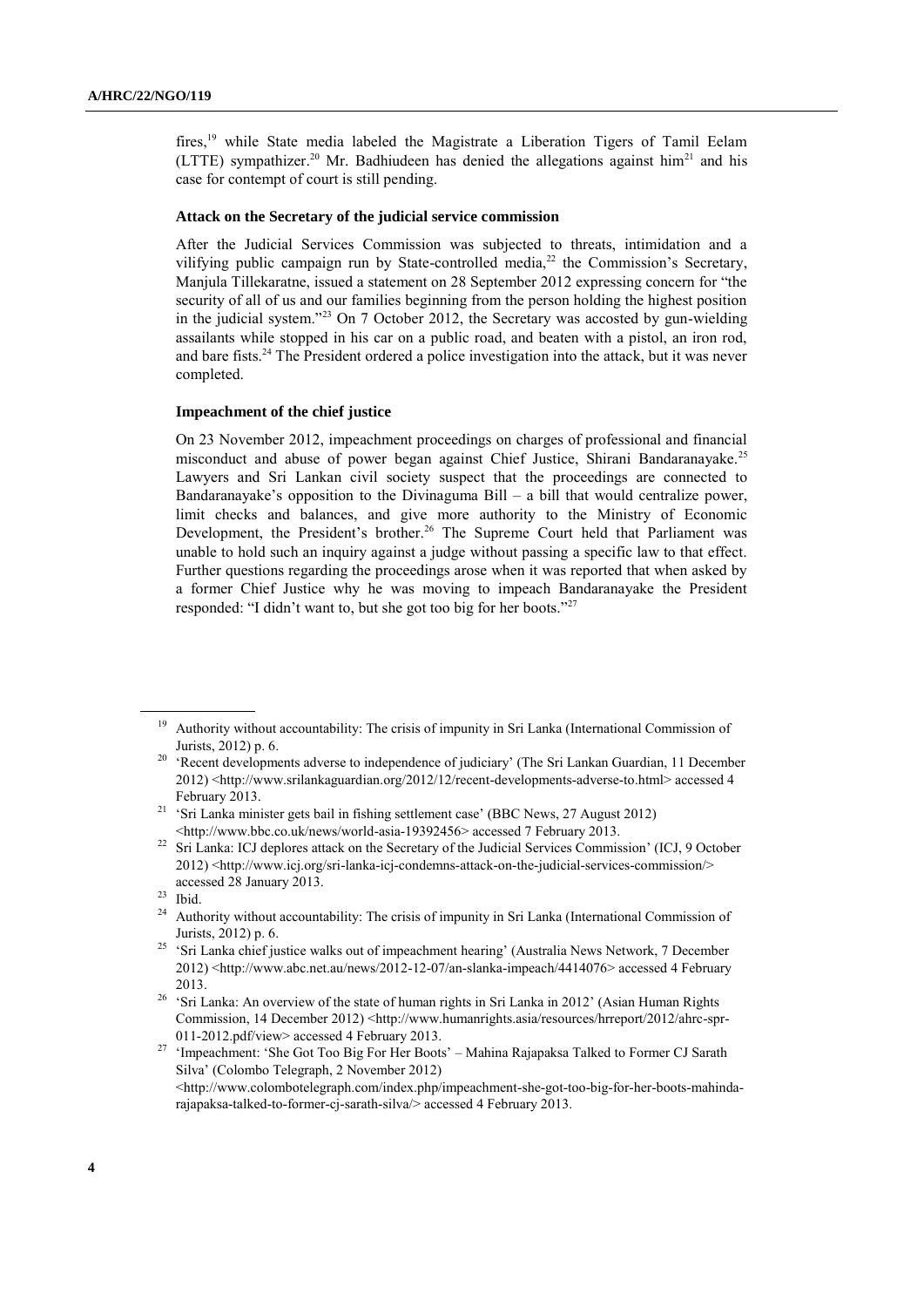Bandaranayake was found guilty on three of the five charges and impeached by Parliament on 11 January 2013.<sup>28</sup> The Court of Appeal declared the impeachment unconstitutional.<sup>29</sup> Despite significant opposition, the President's senior advisor, Mohan Peiris was appointed and sworn in as the new Chief Justice.<sup>30</sup> The impeachment and subsequent appointment of the Chief Justice has drawn criticism from the US, UK and the Commonwealth, among others,<sup>31</sup> condemnation from the International Commission of Jurists, and public declarations from the Bar Association of Sri Lanka and the Lawyers Collective that they refuse to recognize the legal standing of the new Chief Justice.<sup>32</sup>

## **Threats and attacks against lawyers**

The Lawyers Collective allege that the Government of Sri Lanka is engaged in a campaign intended to instigate adverse public opinion against lawyers and judges, the consequences of which leaves them open to physical attacks.<sup>33</sup> An example presented in this regard is the attempted assassination of Gunaratne Wanninayake  $-$  a lawyer who worked against the impeachment of the Chief Justice – on his way home from work on 18 December 2012.<sup>34</sup>

In similar incidents, gun shots were fired at the houses of MP Wijayadasa Rajapake, President of the Bar Association, and Parliamentarian Wijedasa Rajapaksa, in the early morning of 20 December 2012. Both victims retrieved three ammunition cartridges from outside their homes, but police insist the incidents can be attributed to firecrackers, and not gunfire.<sup>35</sup> Investigations are pending.

During the week following the Chief Justice"s impeachment, four prominent lawyers involved in the Chief Justice"s defense – Romesh de Silva PC, Jayampathi Wickremarathna PC, MA Sumanthiran MP and JC Weliamuna – received threatening letters, naming them as traitors and declaring that drastic measures would be taken to silence them.<sup>36</sup> On 17

<sup>&</sup>lt;sup>28</sup> 'Sri Lanka Chief Justice Shirani Bandaranayake is Impeached' (BBC News, 11 January 2013) [<http://www.bbc.co.uk/news/world-asia-20982990>](http://www.bbc.co.uk/news/world-asia-20982990) accessed 28 January 2013.

<sup>&</sup>lt;sup>29</sup> 'Sri Lanka: The President and the parliament should desist from any actions that are unconstitutional and illegal by proceeding further on the impeachment" (Asian Human Rights Commission, 8 January 2013) [<http://www.humanrights.asia/news/ahrc-news/AHRC-STM-008-2013>](http://www.humanrights.asia/news/ahrc-news/AHRC-STM-008-2013) accessed 28 January 2013.

<sup>&</sup>lt;sup>30</sup> 'Sri Lanka: appointment of new Chief Justice undermines Rule of Law' (ICJ, 15 January 2013) < [http://www.icj.org/sri-lanka-newly-appointed-chief-justices-long-record-of-blocking-justice/>](http://www.icj.org/sri-lanka-newly-appointed-chief-justices-long-record-of-blocking-justice/) accessed on 4 February 2013.

See for example: 'Sri Lanka: Impeachment of Chief Justice Shirani Bandaranayake' (Lawyer's Rights Watch Canada, 16 January 2013) [< http://www.lrwc.org/impeachment-of-chief-justice-shirani](http://www.lrwc.org/impeachment-of-chief-justice-shirani-bandaranayake/)[bandaranayake/>](http://www.lrwc.org/impeachment-of-chief-justice-shirani-bandaranayake/) accessed 5 February 2013.

<sup>&</sup>lt;sup>32</sup> 'Mahinda removes chief justice after assassinated all norms of the State' (The Sri Lanka Guardian, 13 January 2013) [<http://www.srilankaguardian.org/2013/01/mahinda-removes-chief-justice-after.html>](http://www.srilankaguardian.org/2013/01/mahinda-removes-chief-justice-after.html) accessed 5 February 2013.

<sup>&</sup>lt;sup>33</sup> The Lawyers Collective, 'Sri Lanka: Lawyers collective urges protection for lawyers' (Asia Human Rights Commission, 18 December 2012) [<http://www.humanrights.asia/news/forwarded](http://www.humanrights.asia/news/forwarded-news/AHRC-FPR-065-2012)[news/AHRC-FPR-065-2012>](http://www.humanrights.asia/news/forwarded-news/AHRC-FPR-065-2012) accessed 5 February 2013.

<sup>&</sup>lt;sup>34</sup> Lawyers Collective condemn attack on Wanninayake' (Daily FT, 19 December 2012) [<http://www.ft.lk/2012/12/19/lawyers-collective-condemn-attack-on-wanninayake/>](http://www.ft.lk/2012/12/19/lawyers-collective-condemn-attack-on-wanninayake/) accessed 28 January 2012.

<sup>&</sup>lt;sup>35</sup> BASL president warned' (Sri Lanka Brief, 20 December 2012) [<http://www.srilankabrief.org/2012/12/wijedasa-rajapaksha-shooting-in-front.html>](http://www.srilankabrief.org/2012/12/wijedasa-rajapaksha-shooting-in-front.html) accessed 28 January 2013.

<sup>&</sup>lt;sup>36</sup> Sri Lanka: Romesh de Silva PC, Jayampathi Wickremarathna PC, MA Sumanthiran MP and JC Weliamuna (a senior lawyer) receive threatening letters" (Asian Human Rights Commission, 18 January 2013) [<http://www.humanrights.asia/news/ahrc-news/AHRC-STM-024-2013>](http://www.humanrights.asia/news/ahrc-news/AHRC-STM-024-2013) accessed 28 January 2013.